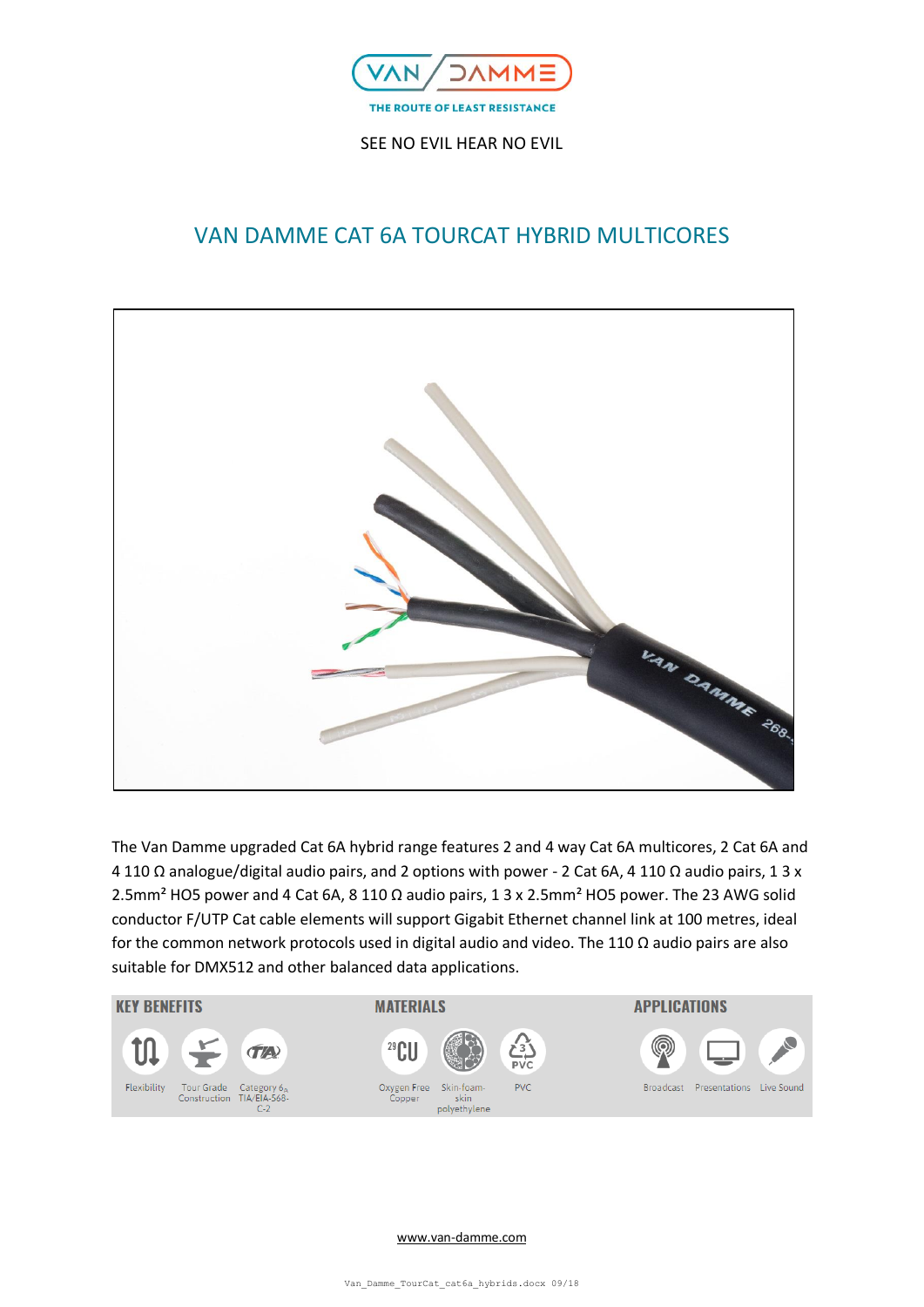

# Applications

- Extended distance tactical cables for Ethernet and Ethernet based protocols
- Ideal for use with the Neutrik Cat 6A Ethercon

# Application Notes

- Meets the requirements of Category 6A TIA/EIA-568-C-2, EN 50288-5-1 and ISO/IEC 11801
- Passes Cat 5E channel link test at 100 metres

# Mechanical Specification

## Cat 6A elements

| Conductor<br><b>Conductor Size</b><br><b>Dielectric</b><br>Diameter<br>Colour Code | 1 x 0.574 mm bare oxygen free copper<br>1 x 0.574 mm, 0.259 mm <sup>2</sup> , AWG 23<br>Skin-foam-skin polyethylene<br>$1.12 \pm 0.02$ mm<br>Pair 1: White/Blue-Blue, Pair 2: White/Orange-Orange, Pair 3: White/Green-Green,<br>Pair 4 White/Brown-Brown |
|------------------------------------------------------------------------------------|-----------------------------------------------------------------------------------------------------------------------------------------------------------------------------------------------------------------------------------------------------------|
| Cross member                                                                       | Polyethylene                                                                                                                                                                                                                                              |
| Screen                                                                             | Aluminium/Polyester foil >115% coverage                                                                                                                                                                                                                   |
| Jacket material                                                                    | Flexible PVC                                                                                                                                                                                                                                              |
| Overall diameter                                                                   | $7.30 \pm 0.20$ mm                                                                                                                                                                                                                                        |
| <b>Audio Pairs</b>                                                                 |                                                                                                                                                                                                                                                           |
| Conductor                                                                          | 7 x 0.20 mm bare oxygen-free copper                                                                                                                                                                                                                       |
| Conductor size                                                                     | 7 x 0.20 mm, 0.22 mm <sup>2</sup> , AWG 24/7                                                                                                                                                                                                              |
| Insulation                                                                         | Foam skin polyethylene                                                                                                                                                                                                                                    |
| Drain wire                                                                         | 7 x 0.20 mm tinned oxygen-free copper                                                                                                                                                                                                                     |
| Drain wire size                                                                    | 7 x 0.20 mm, 0.22 mm <sup>2</sup> , AWG 24/7                                                                                                                                                                                                              |
| Screen                                                                             | Aluminium/Polyester Foil > 100% coverage                                                                                                                                                                                                                  |
| Jacket material                                                                    | Flexible PVC composite Pebble Grey RAL 7032                                                                                                                                                                                                               |
| Overall diameter                                                                   | $3.90 \pm 0.15$ mm                                                                                                                                                                                                                                        |
| <b>Power Elements</b>                                                              |                                                                                                                                                                                                                                                           |
| Cable type                                                                         | PVC insulated - HO5VV-F                                                                                                                                                                                                                                   |
| Conductor size                                                                     | 2.5 mm <sup>2</sup> , 20 A                                                                                                                                                                                                                                |
| Overall diameter                                                                   | 7.80 mm                                                                                                                                                                                                                                                   |
| <b>Overall Construction</b>                                                        |                                                                                                                                                                                                                                                           |
| Jacket material                                                                    | Flexible PVC composite Jet Black RAL 9005                                                                                                                                                                                                                 |
| <b>Bend Radius</b>                                                                 | 10 x overall diameter                                                                                                                                                                                                                                     |
| Operating temperature                                                              | $-10$ to $+70$ °C                                                                                                                                                                                                                                         |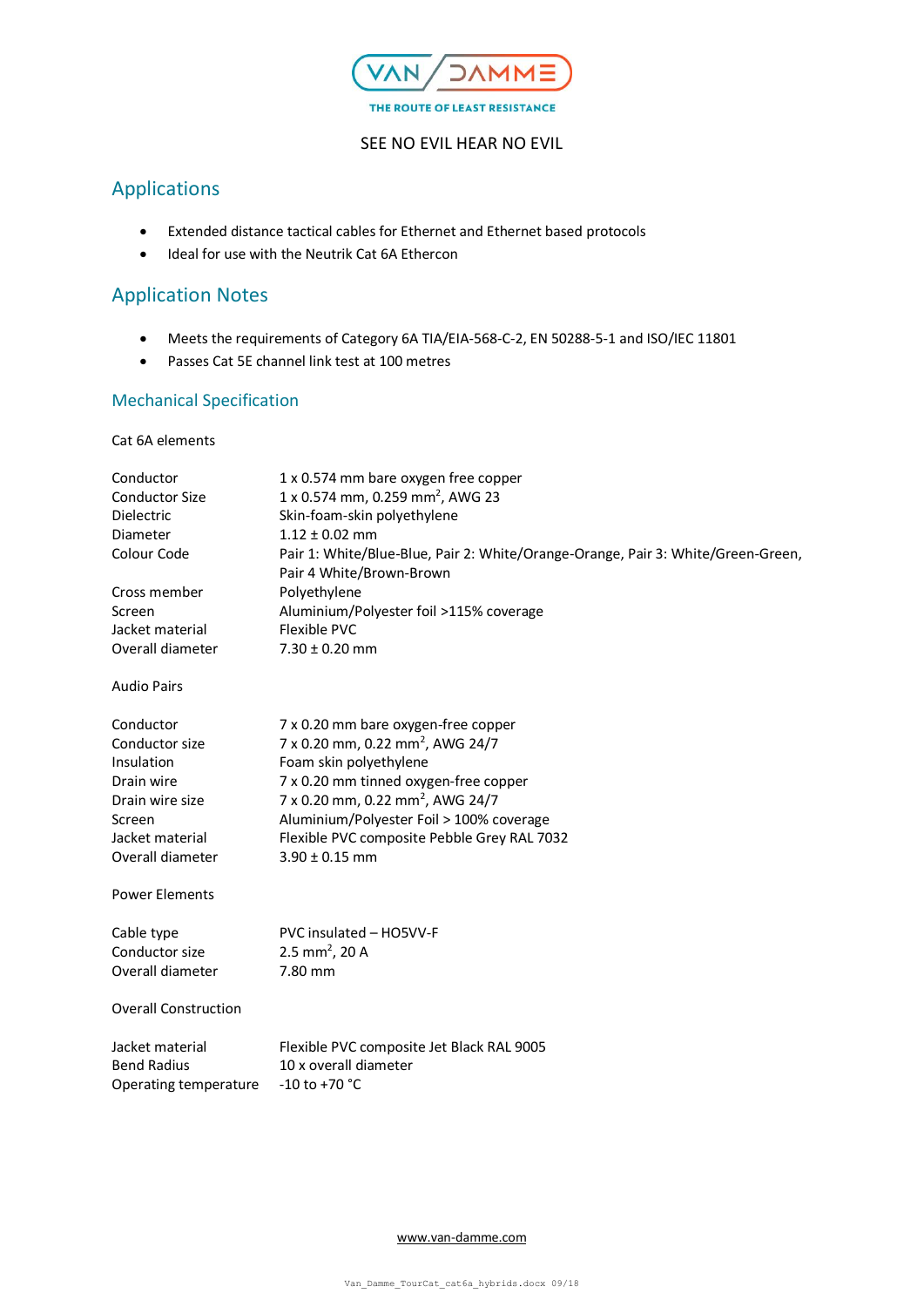

Overall diameters:

| 268-662-002 | $18.00 \pm 0.50$ mm |
|-------------|---------------------|
| 268-662-004 | $21.40 \pm 0.50$ mm |
| 268-662-402 | $18.20 \pm 0.50$ mm |
| 268-662-022 | $20.00 \pm 0.60$ mm |
| 268-662-084 | $27.00 \pm 0.80$ mm |

# Electrical Specification

Cat 6A elements:

| Conductor resistance                |             |                 |            | < 75 Ohms/km  |             |
|-------------------------------------|-------------|-----------------|------------|---------------|-------------|
| Characteristic Impedance $(\Omega)$ |             | 1 - 100 MHz     |            | $100 \pm 15$  |             |
|                                     |             | $200 - 250$ MHz |            | $100 \pm 22$  |             |
|                                     |             | $250 - 500$ MHz |            | $100 \pm 25$  |             |
| Capacitance (core to core)          |             |                 |            | 48 pF/m       |             |
| Velocity of Propagation             |             |                 |            | 74 %          |             |
|                                     |             |                 |            |               |             |
| Frequency                           | Attenuation | <b>NEXT</b>     | <b>ACR</b> | <b>ELFEXT</b> | Return Loss |
| (MHz)                               | (dB/100m)   | (dB)            | (dB/100m)  | (dB/100m)     | (dB)        |
|                                     |             |                 |            |               |             |
| 4                                   | 3.4         | 80              | 83         | 80            | 27          |
| 10                                  | 5.4         | 75              | 70         | 73            | 30          |
| 16                                  | 6.9         | 70              | 63         | 68            | 30          |
| 20                                  | 7.8         | 68              | 60         | 66            | 30          |
| 31.25                               | 9.8         | 66              | 56         | 63            | 30          |
| 62.5                                | 13.8        | 64              | 50         | 59            | 30          |
| 100                                 | 17.5        | 62              | 44         | 54            | 28          |
| 200                                 | 24.9        | 55              | 30         | 48            | 24          |
| 250                                 | 27.5        | 53              | 25         | 47            | 23          |
| 350                                 | 33.0        | 50              | 17         | 44            | 22          |
| 400                                 | 34.7        | 49              | 14         | 41            | 21          |
| 500                                 | 39.8        | 47              | 7          | 38            | 19          |
|                                     |             |                 |            |               |             |

Audio Pairs:

| Conductor resistance       | $< 85$ Ohm/km       |
|----------------------------|---------------------|
| Capacitance (core to core) | 50 pF/m             |
| Impedance                  | $110 \pm 20$ % Ohms |